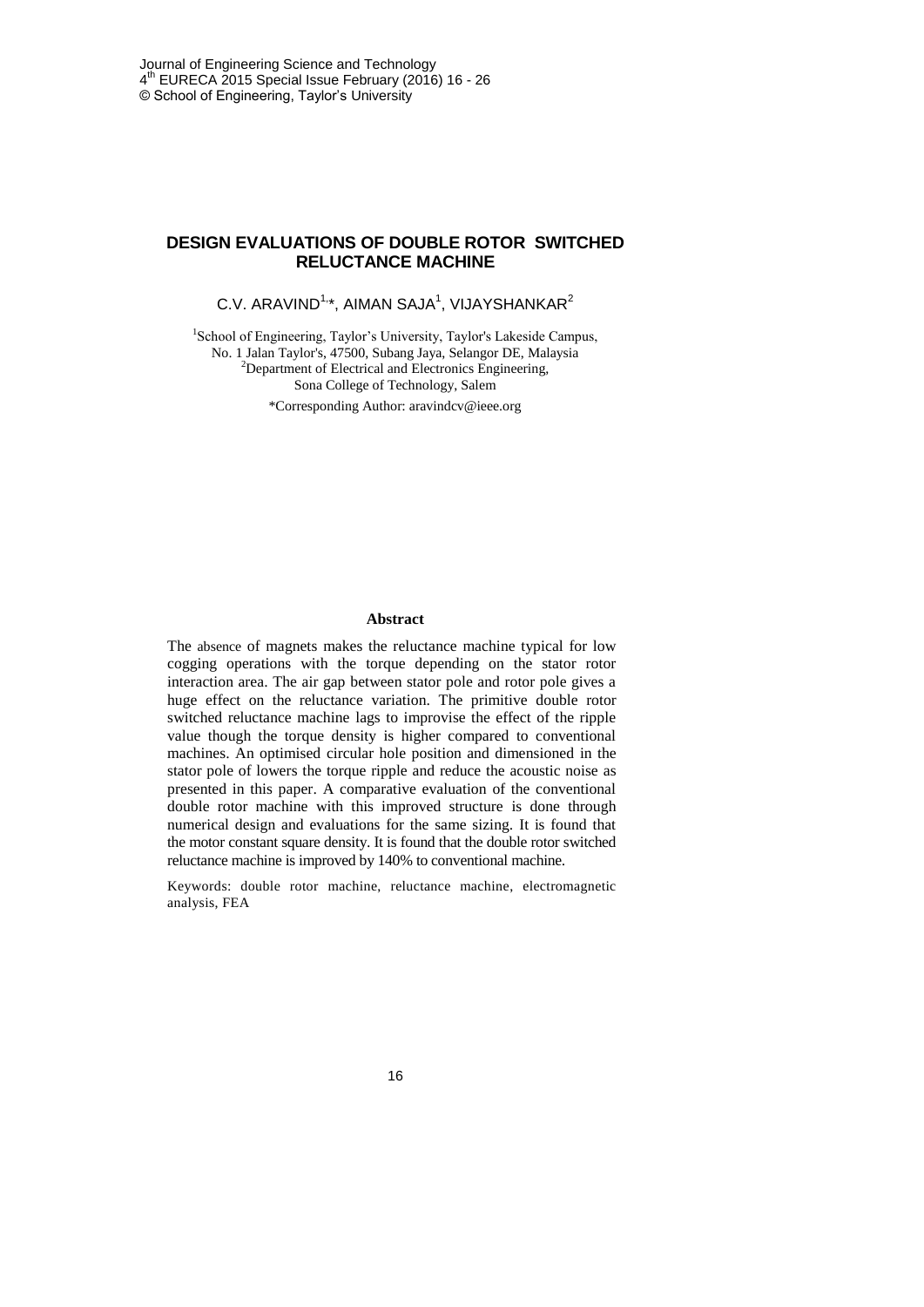# **1.Introduction**

Switched reluctance machine has high operational efficiency, large torque to inertia ratio, cheap and simple construction which clearly shows that this machine is chosen over other conventional machine for various applications variable speed applications [1, 2].

Nowadays, the switched reluctance machine has very high demand in many application due to expensive permanent magnet. Most people are making a research on increase the average torque density of switched reluctance machine over wide speed range of the operating system [3, 4].Besides that, there are other different approaches that could optimized the switched reluctance machine that could give a huge benefit to the industry and society as well. Switched reluctance machine properties can be improved by ripple torque reduction [5], machine design optimization [6, 7] and current control [8].

An improved novel switched reluctance machine design can be produced by making the previous switched reluctance machine design based on its development and improvement as a guideline which presented in [9, 10]. The previous developed switched reluctance machine design in [11] is assessed. From the assessment made, the torque density production in normal switched reluctance machine relies on distance of air gap between stator and rotor. The torque density production is inversely proportional to the total length of air-gap. Thus, the dual air-gap magnetic circuit is introduced at the double rotor switched reluctance machine design [12]. Since the total length air gap remains the same, the length for each air-gap is reduced and the torque density generation is increased. Conversely, the volume of the double rotor switched reluctance machine much bigger and the average torque density is lower compared to normal switched reluctance machine. Although dual air-gap magnetic circuit has little disadvantages, it offers some improvements in other features for switched reluctance machine, thus, gives a huge opportunity for used in industrial application. The previous novel switched reluctance machine design which has a circular hole in the stator pole is evaluated and presented in [13]. It has been identified the torque ripple is lower compared to conventional switched reluctance machine. In this paper, a dual air-gap with circular-hole magnetic circuit is proposed. An improved novel double rotor switched reluctance machine design with a better torque density capability and lower torque ripple is introduced. To determine and evaluate the machine performance, the finite element analysis is used and motor constant square density of all the machines are being compared where the size and volume for all machine should be same for experimental purpose.

# **2.Design Methodology**

#### **2.1.Design aspects**

The torque production of reluctance machine relies on the electromagnetic force in the air gap flux linkage between stator and rotor. As the torque density of reluctance is directly proportional to the air-gap flux linkage, the double rotor switched reluctance machine which has two air-gaps with the machine structure and the equivalent magnetic circuit is as shown in Fig. 1.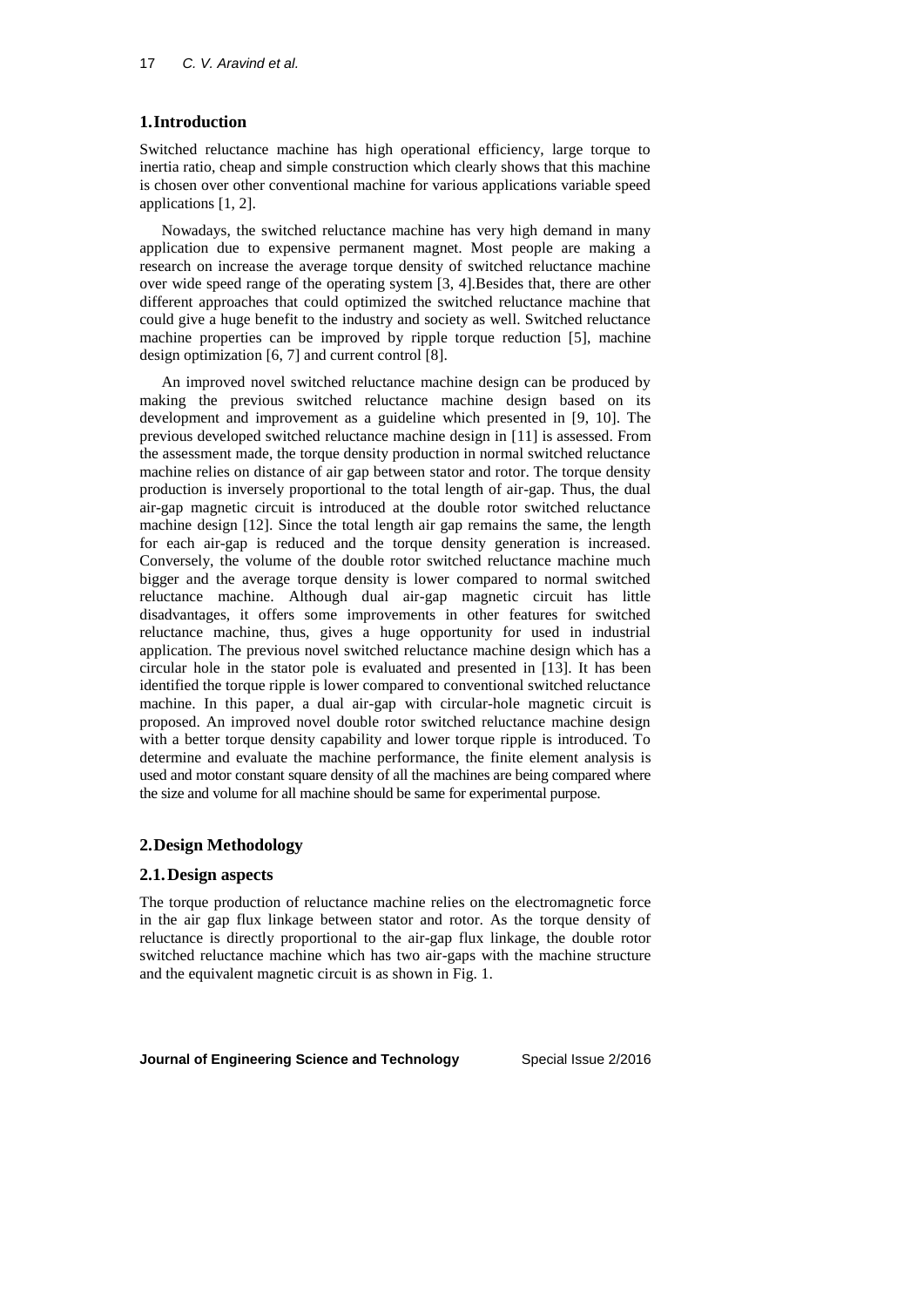

**Fig. 1.Double rotor switched reluctance machine.**

The total magnetic reluctance for conventional double rotor switched reluctance machine is given in Eq. (1) as,

$$
R_t = R_{g1} + R_{g2} \tag{1}
$$

where  $R_t$  is the total magnetic reluctance,  $R_{g1}$  is the first magnetic reluctance at the air-gap and  $R_{g2}$  is the second magnetic reluctance at the air-gap. The magnetic flux production for conventional double rotor switched reluctance machine is given in Eq. (2) as,

$$
NI = \emptyset (R_{g1} + R_{g2})
$$
\n<sup>(2)</sup>

where N is the number of turns per phase, I is the phase current and  $\emptyset$  is the magnetic flux.

Although, torque density of reluctance machine is improved with dual air-gap magnetic circuit, the ripple torque of reluctance is increased which causes a mechanical vibration and acoustic noise. The circular hole in the tip of stator pole is introduced which can guide the flux linkage direction to the machine rotation. The circular hole is designed instead of square hole or triangle hole due to itsshaped. Circular hole occupies large volume compared to other shapes in the same size. Besides that, it does not have edges which can obstruct the flux linkage direction. The dual air-gap with circular hole structure and the equivalent magnetic circuit is as shown in Fig. 2. The presence of circular hole on the stator structure makes the magnetic circuit has two magnetic reluctances in parallel. The total magnetic reluctance for conventional double rotor switched reluctance machine is given in Eqs. (3) and (4).,

$$
R_t = R_{g1} + R_{g2} + (R_{ch1}||R_{ch2})
$$
\n(3)

$$
R_t = R_{g1} + R_{g2} + \frac{R_{ch1} \times R_{ch2}}{R_{ch1} + R_{ch2}} \tag{4}
$$

where  $R_{ch1}$  is the first magnetic reluctance at the circular hole and  $R_{ch2}$  is the second magnetic reluctance at the circular hole.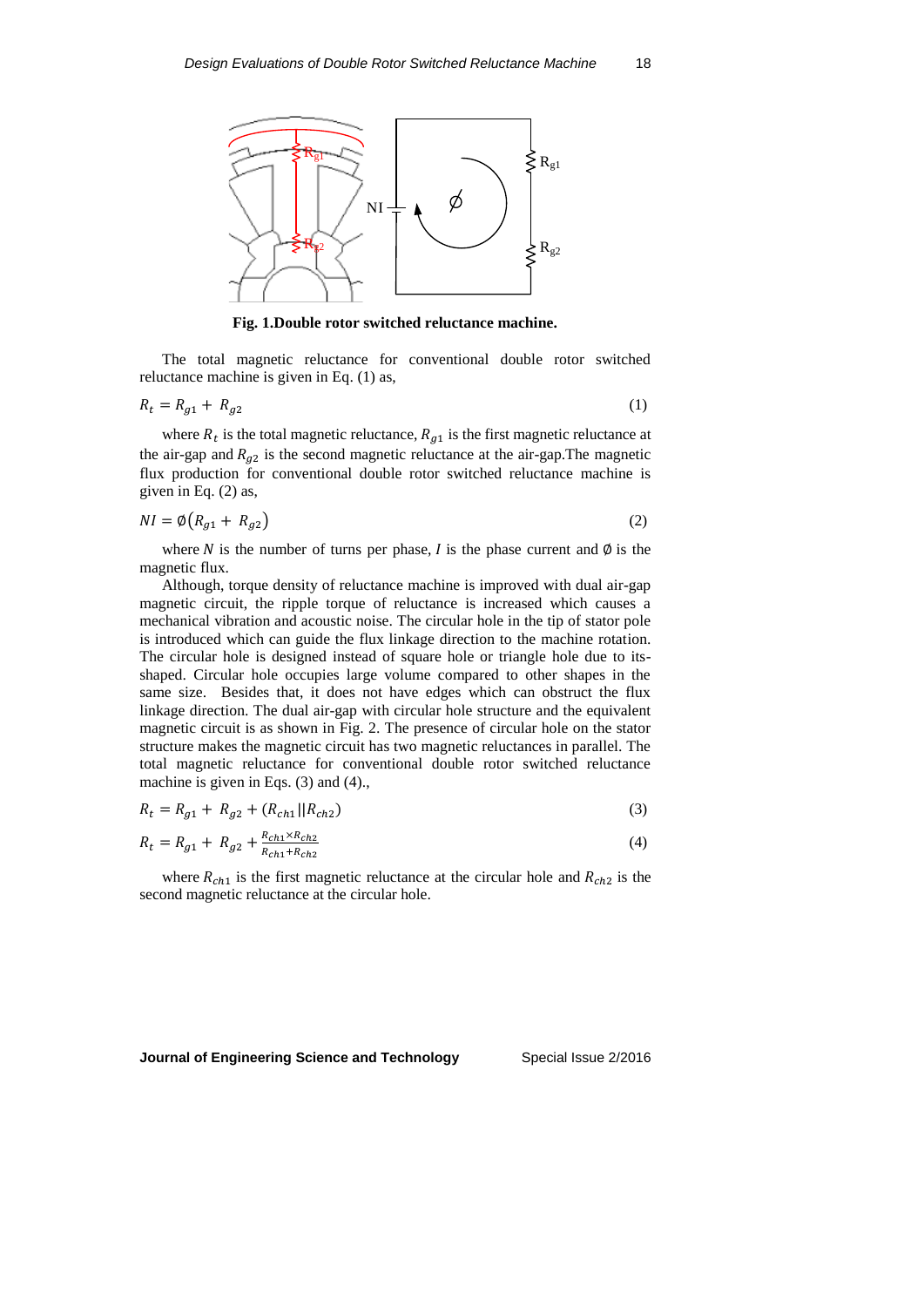

**Fig. 2. Improved double rotor switched reluctance machine.**

The magnetic flux production for conventional double rotor switched reluctance machine is given in Eq. (5) as:

$$
NI = \emptyset \left( R_{g1} + R_{g2} + \frac{R_{ch1} \times R_{ch2}}{R_{ch1} + R_{ch2}} \right) \tag{5}
$$

The structural dimension of the proposed machine is presented in Table 1 and the 3D model design is presented in Fig 3.

| <b>Parameter</b>            | Value        |
|-----------------------------|--------------|
| Machine diameter            | 80 mm        |
| Inner air-gap length        | $0.05$ mm    |
| Outer air-gap length        | $0.05$ mm    |
| Outer rotor pole arc        | $35^\circ$   |
| Inner rotor pole arc        | $42^{\circ}$ |
| Outer stator teeth pole arc | $50^\circ$   |
| Inner stator teeth pole arc | $30^{\circ}$ |
| Circular hole diameter      | 1 mm         |
| Number of turns per phase   | 116 turns    |

**Table. 1. Machine specification.**



**Fig. 3. Improved double rotor switched reluctance machine.**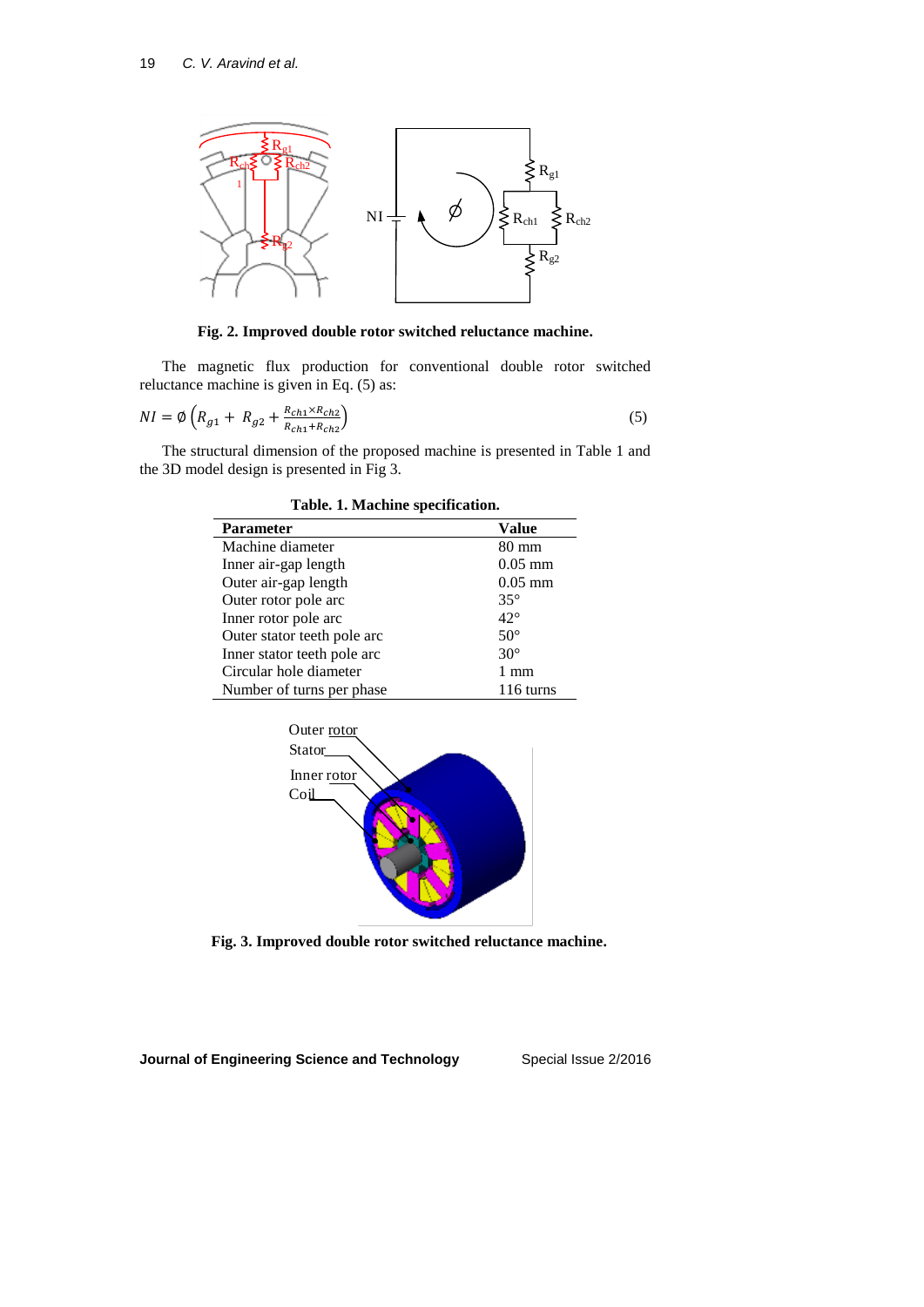#### **3.Numerical Analysis**

#### **3.1.Finite Element Analysis (FEA)**

Finite Element Analysis (FEA) tool is used to compute the torque production of the machine. In research based, the finite element analysis is used as a basic analysis material or object in order to identify the applied stress that occurs in the machine design. It is commonly used as an identifier of potential magnetic vector regardless the magnetic circuit complexity as well as non-linear properties of its magnetic material. In this machine design experiment the finite element analysis of the proposed machine is identified based on the numerical tool. The proposed machine magnetic flux characteristics are presented in Fig. 4. The current on coil winding on this simulation is a single phase supply and its value is 7 A. Figure 4(i) illustrates the complete non-overlap flux line. It means the torque is not been generated yet, thus, the long flux line is shown horizontally. There is a quite large number of magnetic flux line on this proposed machine design. Figures  $4(ii)-(v)$ shows the variation behavior of magnetic flux line on the proposed machine design. Figure 4(vi) shows a flux line at the unaligned position. A small increment angle leads to a single step for torque density increment. Figure 5 shows the two dimensional prototype developed using 3-D printing.



**Fig. 4. Proposed double rotor switched reluctance machine circuit.**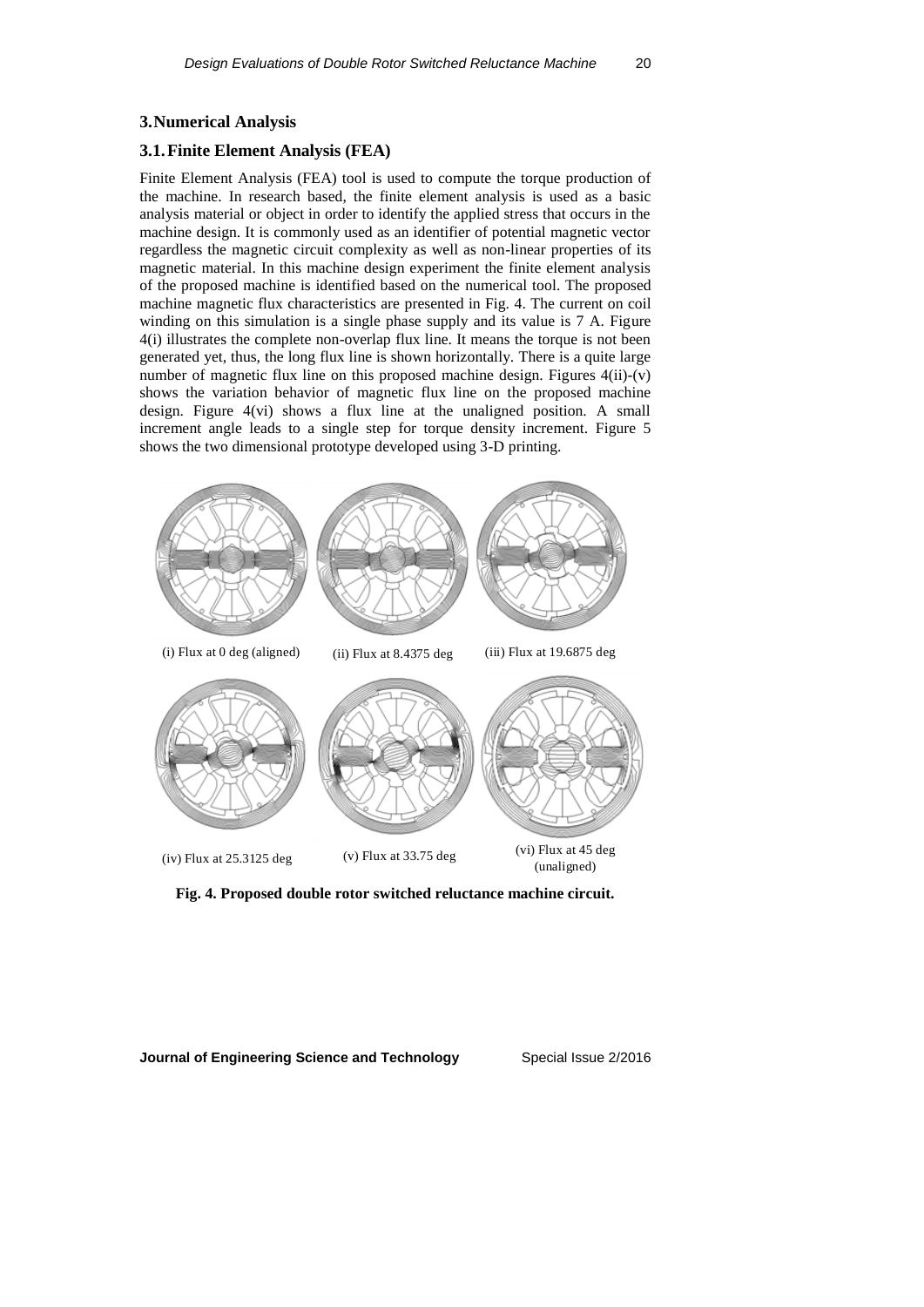

**Fig. 5. Prototype using Printed Circuit Board.**

## **4.Results and Discussions**

## **4.1. Magnetic flux linkage**

The magnetic flux linkage for the current value of 7A at unaligned and aligned position is shown in Fig. 6. It shows the magnetic flux linkage of proposed machine at unaligned position (a) and aligned position (b). As the proposed machine at unaligned position (a), the maximum value of magnetic flux linkage produces by the machine is  $2.8 T$  and when the proposed machine at aligned position (b), the maximum value ofmagnetic flux linkage produces by the machine is  $2.4 T$ . This phenomenon is happened as the machine at aligned position has higher number of flux line go through the machine compared to the machine at unaligned position. As the number of flux line is gradually increases, the magnetic flux linkage is increases as well.



#### **4.2. Static characteristics**

The static characteristics show that the proposed Improved Double Rotor Switched Reluctance Machine (IDRSRM) has higher average torque generation in comparison to conventional Double Rotor Switched Reluctance Machine (DRSRM) as can be seen by the spread out of the characteristics in Fig. 7.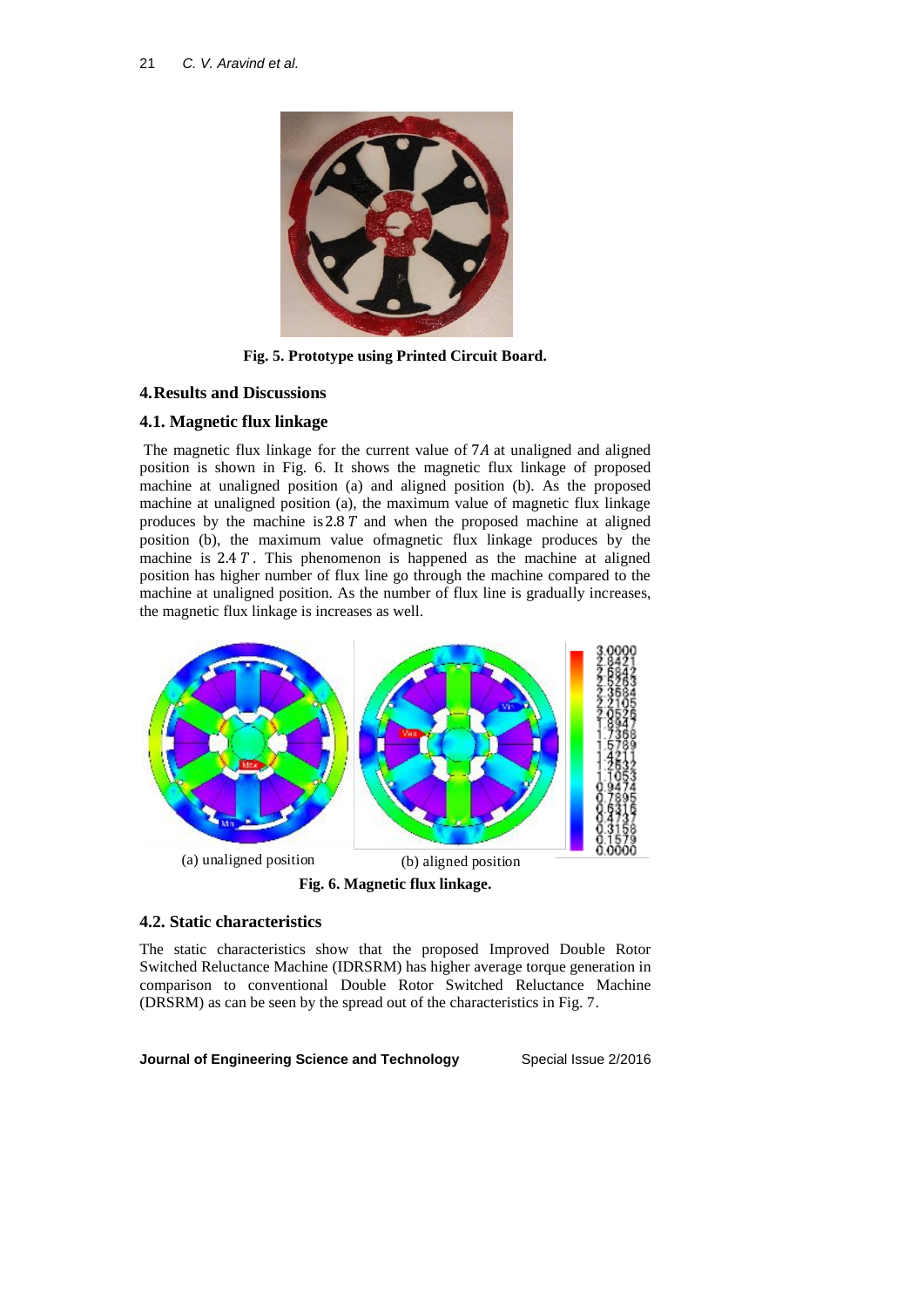

**Fig. 7. Static characteristics.**

In the static characteristics, the performance of the Improved Double Rotor Switched Reluctance Machine (IDRSRM) is determined for torque, magnetic flux linkage, and machine inductance. All parameters value is analyzed in fixed range of rotors position, from 0°to 45°. The torque waveform of IDRSRM is analyzed in three different phase current values of  $3A$ ,  $5A$ , and  $7A$ . The graph of torque against rotational angle for IDRSRM is presented in Fig. 8. The result clearly shows the phase current is directly proportional to the torque density.



**Fig. 8. Static characteristics with different current.**

The magnetic flux linkage waveform of the IDRSRM is analyzed for thee different phase current values  $3A$ ,  $5A$ , and  $7A$ . The graph of magnetic flux against rotational angle for IDRSRM is presented in Fig. 9. The result clearly shows as the phase current increases, the magnetic flux increases as well. The inductance waveform of the IDRSRM is analyzed in three distinct excited current value;  $3A$ , 5A, and 7A. The graph of machine inductance against rotational angle for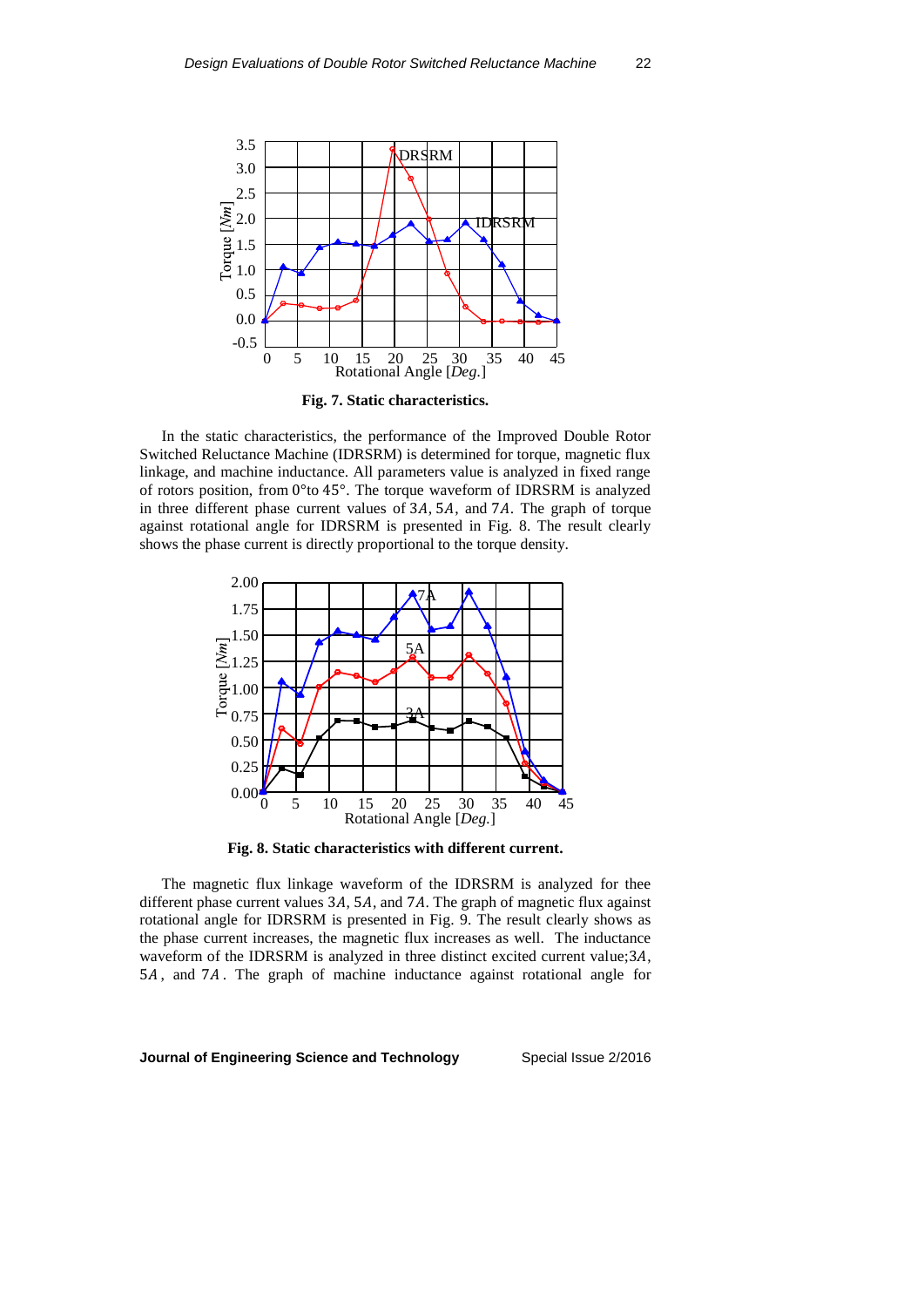IDRSRM is shown in Fig. 10 and it can be inferred that the phase current is directly proportional to the inductance.



**Fig. 9. Magnetic flux characteristics.**



**Fig. 10. Inductance characteristics.**

#### **4.3. Dynamic characteristics**

In the dynamic characteristics, the average torque is determined for speed values of 600 rpm, 1200 rpm, 1800 rpm, 2400 rpm and 3000 rpm. The average torque against operating speed for DRSRM and IDRSRM with a constant step number of 181 and fixed switching angle 5*°* is shown in Fig. 11. The maximum torque is obtained when the operating speed of the machine is 600 rpm. It is happened because of the machine losses such as heat losses increases along the machine operating speed. The average torque for IDRSRM is not dropped drastically when the operating speed increases unlike DRSRM due to the radial force on the machine. The radial force parameter depends on the machine structure design. The presence of circular-hole structure on the IDRSRM reduces the radial force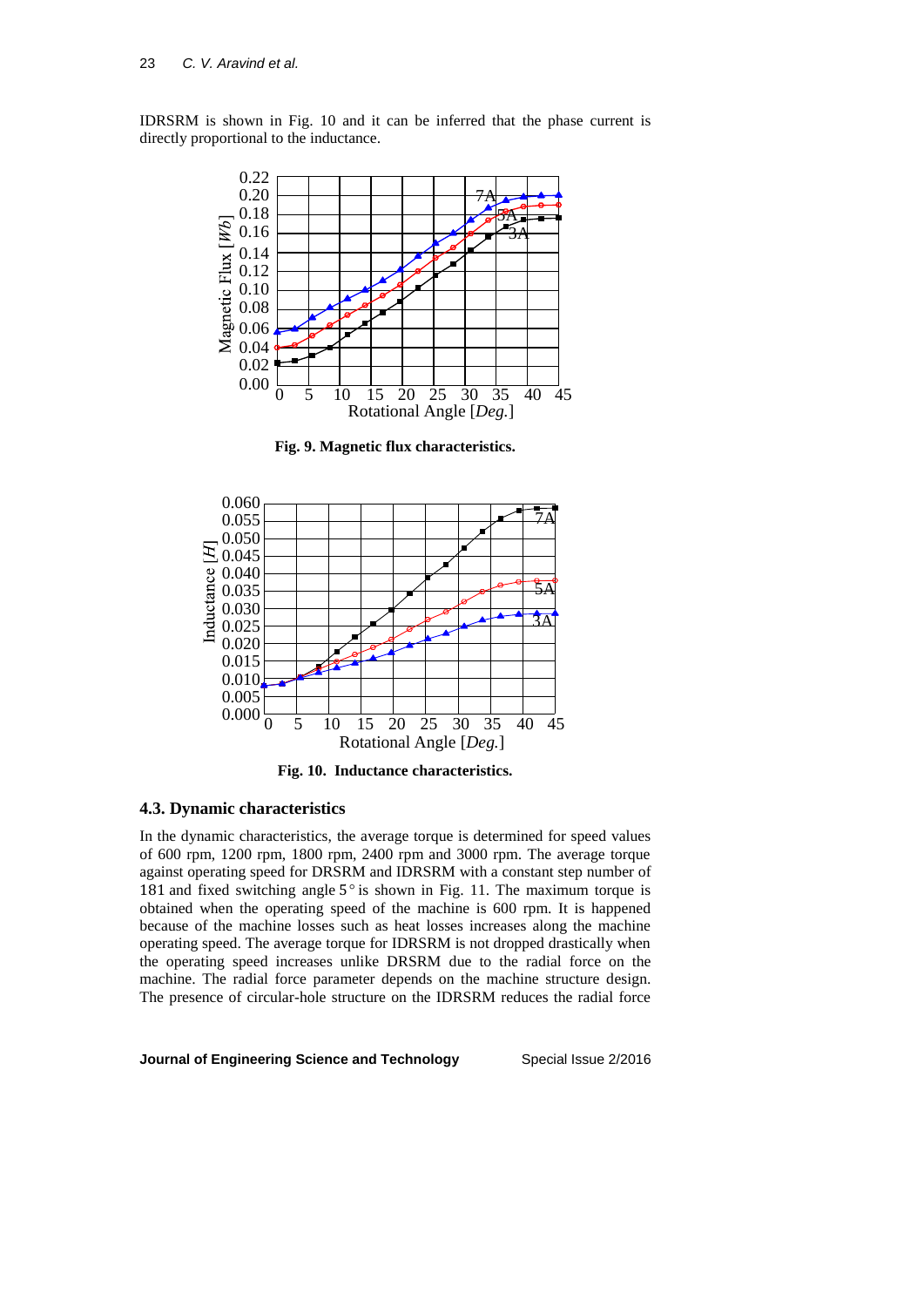which makes the torque of the IDRSRM along the machine operating speed is slightly reduced along the machine operating speed.



**Fig. 11. Dynamic characteristics.**

#### **4.4. Comparative Evaluations**

For comparison on the level of performance for conventional and proposed structure, the methods of calculation Motor Constant Square Density G is used. The Motor Constant Square Density G is given as in Eq. (6).

$$
G = \frac{(K_m)^2}{V} \tag{6}
$$

where  $K_m$  is the machine constant in [Nm/A/W<sup>-(1/2)</sup>], V is the volume of the machine  $[m<sup>3</sup>]$ . The machine constant can be further expressed as in Eq. (7).

$$
K_{\rm m} = \frac{K_{\rm T}}{\sqrt{p}} Z \tag{7}
$$

where  $K_T$  is the torque constant [Nm/A] and P is the input power to the coil winding [W]. The torque constant is given as in Eq. (8).

$$
K_T = \frac{T_{avg}}{I} \tag{8}
$$

where  $T_{avg}$  is the fundamental torque [Nm] and *I* is the maximum current input to the machine  $[A]$ .

The comparative evaluation between typical double rotor switched reluctance machine, and improved double rotor switched reluctance machine in the same size is shown in the Table 2. It is clearly seen IDSRM shows a better average torque density and higher motor constant square density compared to DRSRM.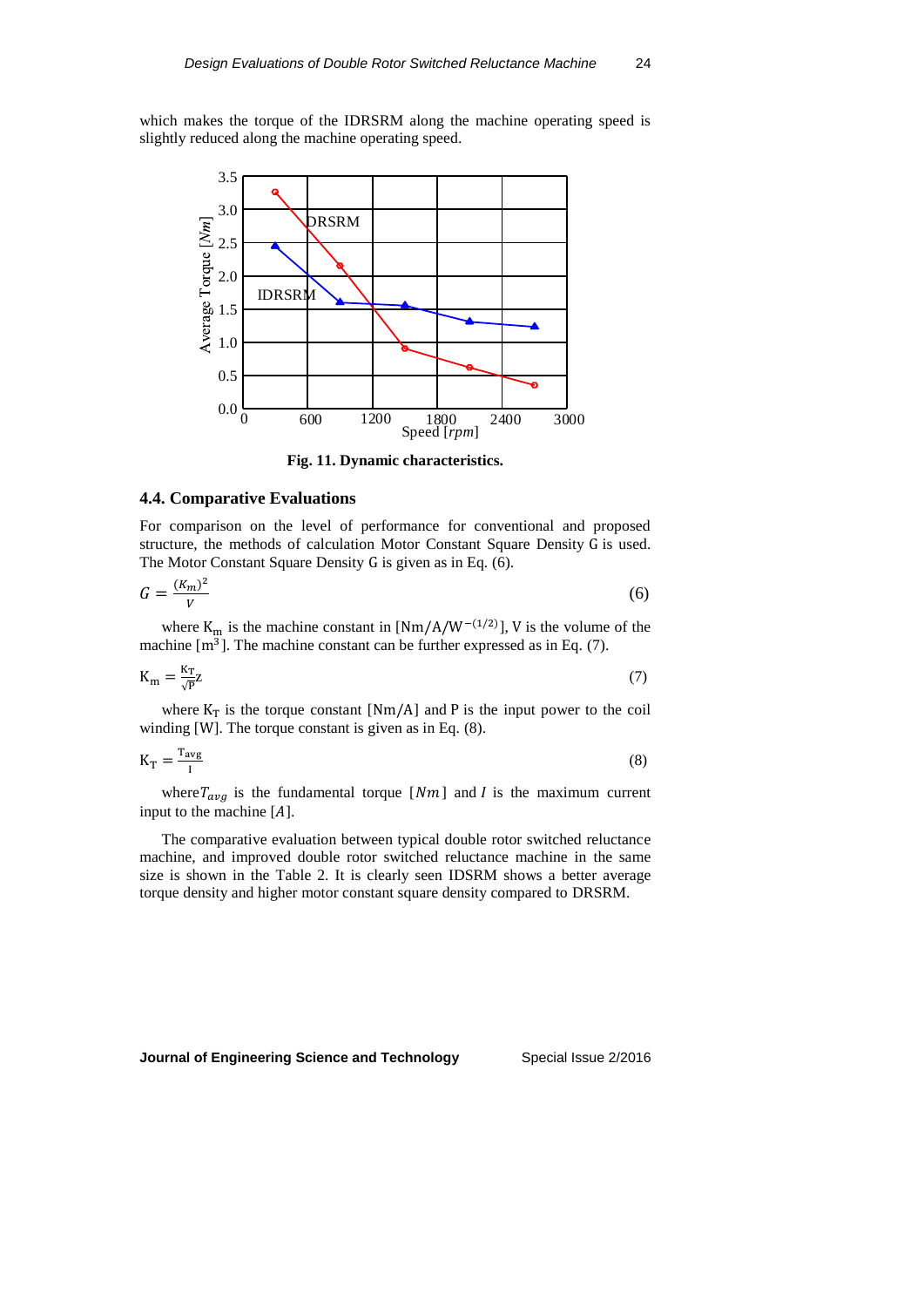| Table. 2. Comparative evaluations.                      |              |               |  |
|---------------------------------------------------------|--------------|---------------|--|
| <b>Figure of Merit</b>                                  | <b>DRSRM</b> | <b>IDRSRM</b> |  |
| I[A]                                                    |              |               |  |
| $V[m^3]$                                                | $1.99e^{-3}$ | $2.11e^{-3}$  |  |
| $T_{avg}$ [Nm]                                          | 0.7243       | 1.1584        |  |
| $K_t$ [Nm/A]                                            | 0.1035       | 0.1655        |  |
| $K_m \left[ Nm/A/W^{-\left(\frac{1}{2}\right)} \right]$ | 0.0104       | 0.0166        |  |
| $G[Nm^2/A^2/W/m^3]$                                     | 0.0544       | 0.1306        |  |

Table 2. Comparative evaluati

The comparative evaluation on ripple torque of the switched reluctance machines model in the same size is presented in Table 3 below.

| Table. 3. Comparison on ripple torque. |              |               |  |
|----------------------------------------|--------------|---------------|--|
| <b>Figure of Merit</b>                 | <b>DRSRM</b> | <b>IDRSRM</b> |  |
| $T_{avg}[Nm]$                          | 0.7243       | 1.1584        |  |
| $T_{max}[Nm]$                          | 3.3504       | 1.9127        |  |
| $T_{min}[Nm]$                          | $-0.0223$    | $-2.44e^{-5}$ |  |
| $T_r[\%]$                              | 465.65       | 165.12        |  |

The improved DRSRM has the lowest ripple torque in comparison conventional double rotor switched reluctance machine which obviously shows a promising direction in reluctance machine research.

#### **5. Conclusions**

The improved double rotor switched reluctance machine is designed based on the double rotor structure and circular hole in the stator pole structure. There is a huge improvement of the improved double rotor switched reluctance machine. The motor constant square density is increased by 140% and the torque ripple is reduced by 64.5% compared to double rotor switched reluctance machine.

#### **References**

- 1. Aravind, C.V.; Norhisam, M.; Aris, I.; Ahmad, D.; and Nirei, M. (2011). Double rotor switched reluctance motors: fundamentals and magnetic circuit analysis. *IEEE Student Conference on Research and Development*  (*SCORED2011*) *Kuala Lumpur,* 294-299.
- 2. Chockalingam, A.V.; Norhisam, M.; Mohammad, R.Z.; Ishak, A.; and Mohammad, H.M. (2012). [Computation of electromagnetic torque in a](http://www.mdpi.com/1996-1073/5/10/4008)  [double rotor switched reluctance motor using flux tube methods.](http://www.mdpi.com/1996-1073/5/10/4008) *Energies*, 5(10), 4008-4026.